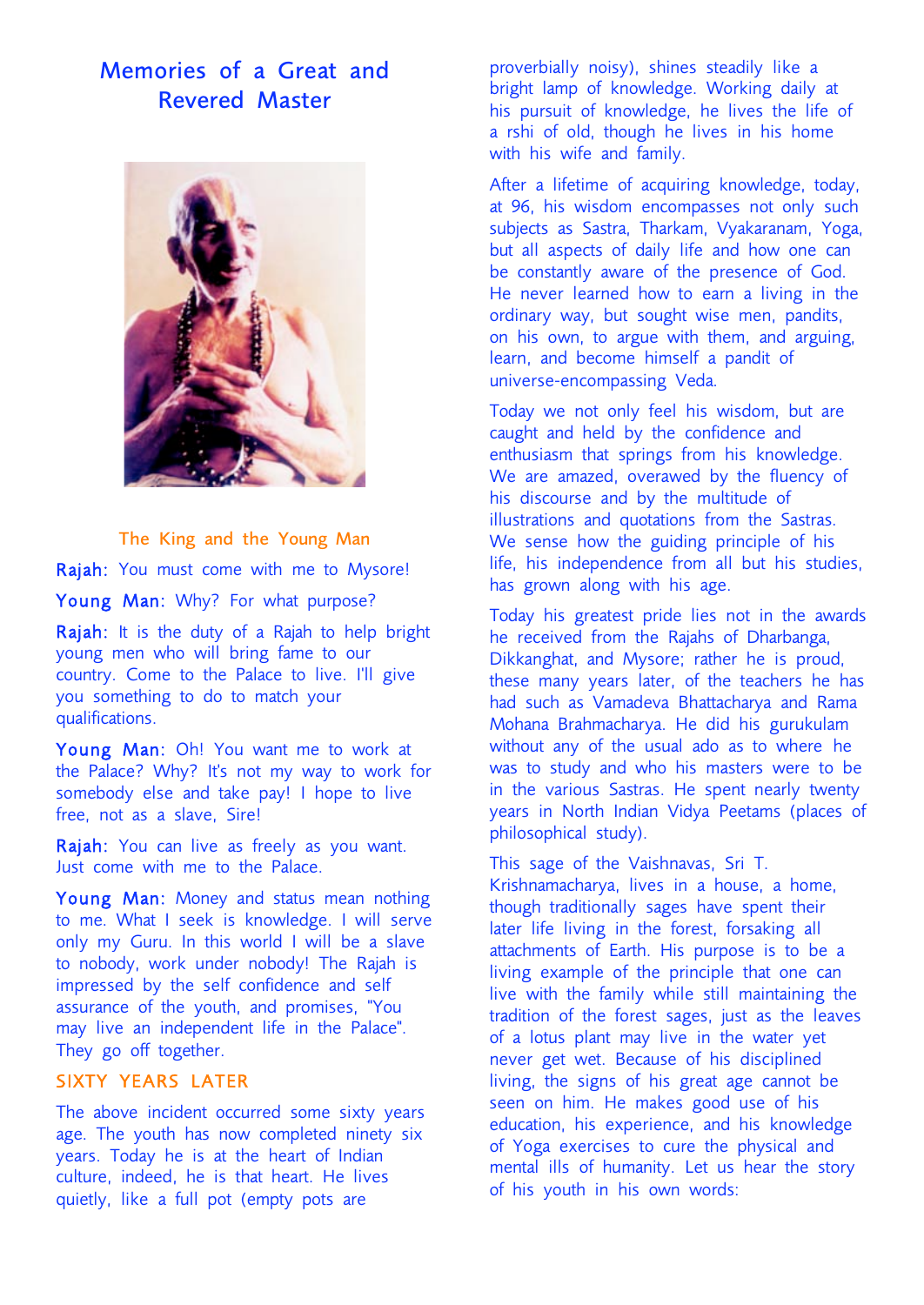### SRI
KRISHNAMACHARYA
SPEAKS

"My father was my first Guru. He was known as Ganapati Srinivasa Thathachariar. Kannada was our mother tongue. My father was a well-known Veda pandit. I was invested with the sacred cord at age five. From then on I studied the Sastras with my father. He would wake me up at two o'clock in the morning and ask me to chant the Vedas by memory a given number of times. If I didn't respond immediately, he would gently drip water in my ear to awaken me. He was very strict. If I made a mistake, not only would
he correct the error, he would punish me sharply. He would join me in the chanting. It is very sweet and moving to hear the deep-toned chanting in the still hours of the night.

"In those times there was a college known as Chamaraj Sanskrit College in Mysore. I took the examination in Sastras and Purva Mimamsa at the Vidvan level. I was sixteen years old. I made a practice of debating on the subjects of the Sastras with the professors of that college and with any pandits who came to visit. I would even argue with them! That was how I found out that there were many things I still had to learn! I became thirsty for more knowledge. All binding commitments and involvements such as family and parents disappeared before this thirst, this ambition. The desire arose in me to study other systems such as Tharkam, Vyakaranam, Samkya.

"One day my father was giving a discourse on Patanjali's Yoga Sutra. As he was discoursing on Parinamatraya, Samyamath, Atheetha and Anahatha Jnana, I fell to wondering about these terms and asked him, 'What are Atheetha Nyana and Anahatha Jnana?' In reply he suggested that I learn Patanjali's Yoga Sutra. That planted in me the hope that I might learn the Yoga Sutra from a qualified yogacharya.

"After completing my Vidvan examination in Mysore, I studied Vedanta Kalakshepa ( religious discourse on the Vedanta) and served in the Parakala Mutt for two years. This was not at all what I wanted. Day by day as my thirst for learning grew I became more uncomfortable with my situation. During these days, about 1905, there were good Vedic pandits in Kasi. The head of the Kasi Sansksrit Vidya Peetam was the Mahamahopadyaya

Ganganath Jha. My father, understanding my impatience for more learning, gave me permission to go to Kasi. About ten of my colleagues at the Mysore College joined me there, but, to the best of my knowledge, none stayed for the full course. I learned Tharkam from Vamadeva Shattacharya. I stayed for eleven years in Kasi where I met and became friends with many pandits. At that stage I knew nothing but studies and the Gayatri Mantra. My acquaintance with Mahamahopadyaya Ganganath Jha formed a turning point in my life. A strong love grew up between us. Later he requested me to teach his own son, Amarnath Jha.

"At that time, there was a famous university at a place called Navadvipam. The institution was completely staffed by learned pandits. They called it Nadiya University. I wanted to go there and graduate in Darsana Sutras. This would mean staying there for an entire year. But my teacher's son, Devendra Bhattacharya ( medical doctor in the military service) told me that it would be difficult to study while living there, and I would be better off studying in Kasi and taking the exam at Navadvipam. He made arrangements for this. When I was ready I went and stayed in Navadvipam eleven days for the examinations. I was given the title Nyaya Ratnam, which means 'Jewel of Understanding.' At that time the throning ceremony of the Rajah of Dikkanghat (a principality within Darbhanga) was taking place. I received an invitation, and attended. I had a public debate with a pandit named Bihari Lal and defeated him. The Maharajah of Darbhanga, impressed by my exhibition of learning, invited me to his palace and gave me a reward and honors."

#### YOGA: THE FINAL GOAL

It was surprising to listen as Krishnamacharya recalled these memories of names and places without the slightest hesitation. But how did he master the Yoga Sutra of Patanjali and the Yoga Rahasya of Nathamuni? How is it possible that still today he is a wonderfully expert teacher of Yoga? When asked these questions he answered simply, "For this also Mahamahopadyaya Ganganath Jha has my lasting gratitude."

Ganganath Jha had the title of Yogacharya (Teacher of Yoga). When Krishnamacharya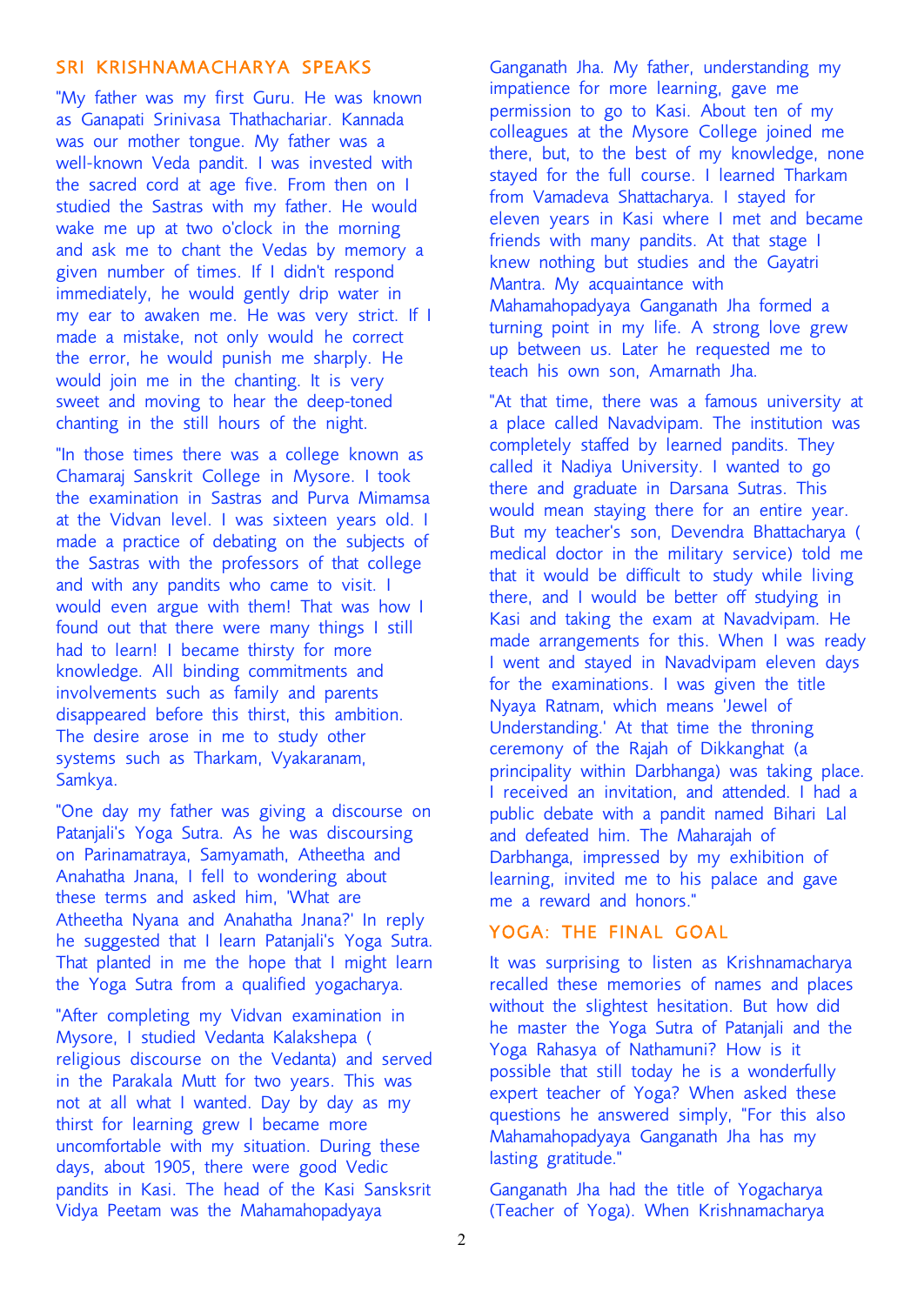sought his guidance, Jha asked him if he was sure he had a serious inclination to learn Yoga. Krishnamacharya was still hungry and thirsty for more knowledge. He told Ganganath Jha that this indeed was his ambition. It was, after all, his father who had first advised him to master the Yoga Sutra. He recalls today that Ganganath Jha said to him, "If you really want to master Yoga you must travel beyond Nepal for that is where Yogeswarar Rama Mohana Brahmacharya is living. In the Gurkha language there is a book called 'Yoga Gurandam'. In that book you can find practical information such as Yoga practices which give health benefits. If you go to Rama Mohana you can learn the complete meaning of the Yoga Sutra." When he heard this, Krishnamacharya was eager to attain this new goal. He wanted to travel with the speed of thought, but there was to be a delay.

It happened that at that time Lord Irwin was Viceroy. His Headquarters were in Simla. Ganganath Jha wrote to the Viceroy recommending his young friend Krishnamacharya for his proficiency, ambition and knowledge of the Sastras as well as for his personal qualities. He requested the Viceroy's help in obtaining the necessary documents to travel into Tibet. But, as luck would have it, the Viceroy was ill with diabetes. The military doctor, Devendra Bhattacarya, was in charge of the case, but could not bring about a complete recovery. This doctor was, as we have seen, the son of Krishnamacharya's teacher at Kasi, Vamadeva Bhattacharya.

One day Krishnamacharya was surprised to be visited by an aide of the Viceroy hand-carrying a letter from the Viceroy to him, and requesting him to come to Simla. He stayed in Simla for six months teaching the Viceroy yogic practices. The diabetes was largely controlled. The Viceroy was extremely pleased and developed respect and affection for the young man. He was happy to make all the necessary arrangements for Krishnamacharya to cross the Himalayas, out of India, across Nepal, and into Tibet. Here is the story of that voyage as retained in Krishnamacharya's memory:

"The Viceroy sent three aides with me. This was some time in 1919. The expense of the journey was covered by the British government. Clothes of leather were made to order to protect us from the cold. On the trail we came across a recluse named Pilmugi living in a cave. We stayed in the cave with him for several days, and then continued on our journey. We reached Manasasarovar and from there went on to Mela Parvatham. We had dharsan of Thirayambaka Narayana and finally reached the dwelling place of Rama Mohana Brahmacharya who was to be my Guru. We had been walking for two and a half months.

"On meeting my Guru I prostrated myself before him. It was evident that Ganganath Jha had written to him about me. He received me with great love and kindness. I noted that even though he was called 'Brahmacharya,' he was living with his family. His eldest son, Ramachandra Brahmacharya, is still alive today, about eighty years old. Our food was purl (Indian bread), halwa (a paste of vegetables or fruits with sweetening and ghee) and tea. My period of gurukulam here in Tibet lasted for seven and a half years. Rama Mohana made me memorize the whole of the Yoga Gurandam in the Gurkha language. The various stages of Patanjali's Yoga Sutra are dealt with in that book in a very precise but extensive commentary. That is necessary because Sutras are by definition very concise In the Yoga Gurandam, the various kinds of Yoga poses and movements are described with great clarity. Only after studying this book can one understand the inner meaning and science of the Yoga Sutra of Patanjali."

After Krishnamacharya's return to Kasi as an outstanding scholar and Yoga expert, the Maharajah of Jaipur called him to serve as principal of the Vidya Sala (Centre for instruction in philosophy and Yoga) in Jaipur. This situation, with its regular schedule of classes and the requirement of being answerable to various people, did not suit the free-spirited Krishnamacharya. The Sradha (annual homage) of his father was approaching, so, with this pretext, he returned to Kasi. He enjoyed meeting and holding conversations with the various pandits who had studied with him in Kasi. Impressed by Krishnamacharya's newly mastered techniques, Amarnath Jha, the son of Ganganath Jha, introduced him to various monarchs and he was widely honored.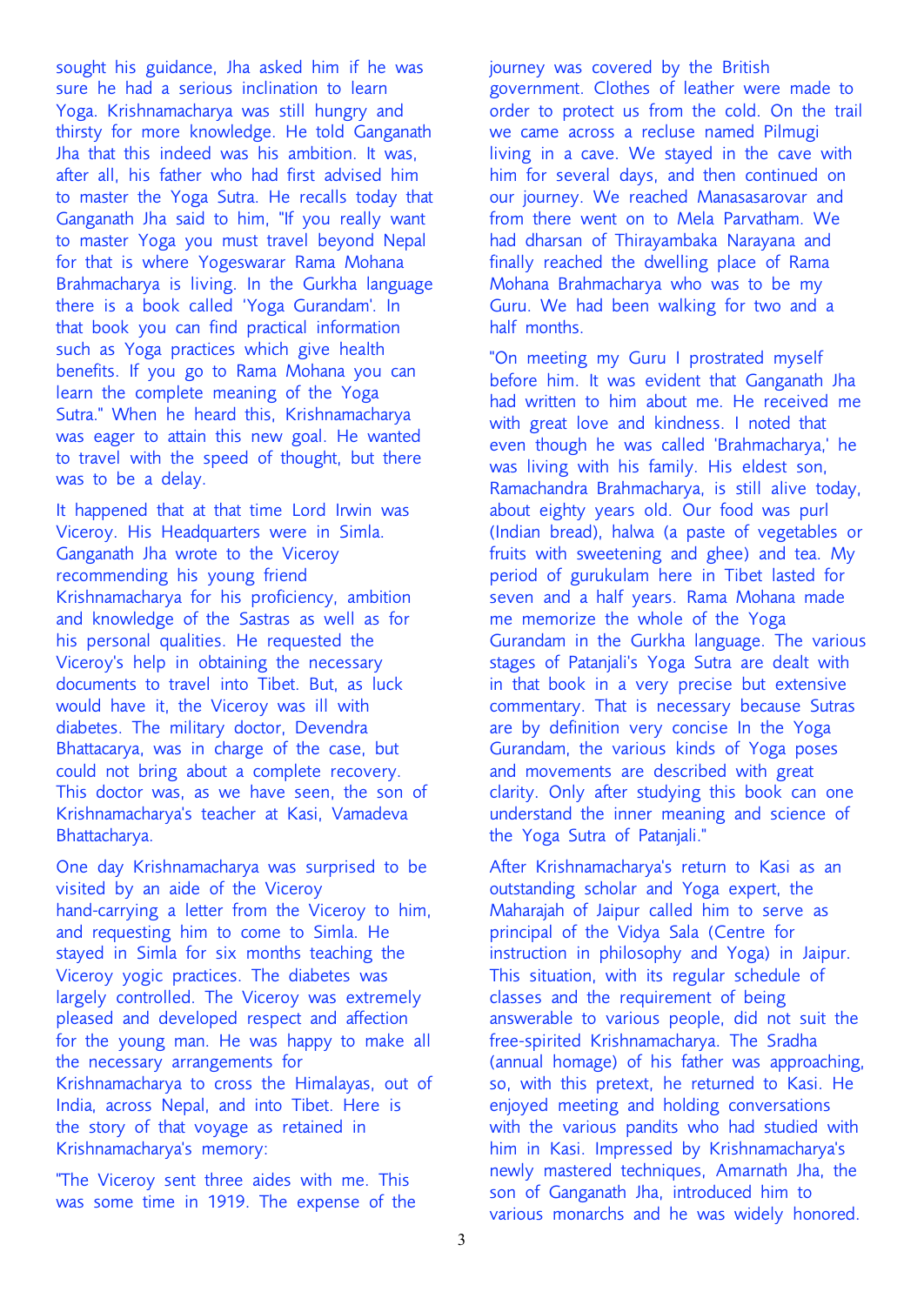At this time the Maharajah of Mysore, Krishnaraja Wadiyar, appeared in Kasi to celebrate the Shastiabdapurthi (60th birthday) of his mother. On hearing of Krishnamacharya, he invited him to come to the Palace at Mysore. The Maharajah was greatly impressed by the young man's demeanor, authority and scholarship.

In Mysore, Krishnamacharya was given quarters within the Palace and, as he desired, Yoga studios were constructed. He went to teach Yoga asanas once or twice each week and within three years seven or eight students were ready to teach and the King built three more studios at a total cost of two hundred thousand rupees, a great investment at the value of currency in those days. Krishnamacharya became the Maharajah's most valued counselor and was given the use of the Jayanmohan Palace. At the Maharajah's request, he wrote several books including Yoga Magarondam, Yoganjali, and Yogasanalu. These books were all published by the Palace and by Mysore University. With the support of the Maharajah, the Yoga teaching continued with great success for about sixteen years, until 1946.

# A
TIME
OF
CHANGE

The Congress Party Movement got under way and when a temporary Ministry, or Cabinet, was formed, K. C. Reddy became Chief Minister of Mysore. It was his responsibility to prune government spending in Mysore. In his view, the Yoga School was not very important. By this time Krishnaraja Wadiyar had died and his nephew, Jayachamaraja Wadiyar had become Maharajah.

Chief Minister Reddy sent a message to Krishnamacharya asking him to come to his office. Krishnamacharya sent back a message with the same messenger: "I am independent. I am no one's slave. If you want to see me, you may come to the Yoga School and meet me here."

The Chief Minister replied with an order: The Yoga school must be closed within three months.

But the students of Yoga would not accept this order. They staged a demonstration in front of the Chief Minister's bungalow. Rushing to reprimand the students, he fell down stairs

and hurt himself badly, breaking several of his teeth. After hearing from various people about Krishnamacharya's expertise in the field of ayurvedic medicine, he sent his secretary, Venkatasami, to Krishnamacharya to make an appointment. The Maharajah was amazed at the success of the treatment, and awarded Krishnamacharya five thousand rupees. Krishnamacharya replied, "I do not work for money. I don't need money. Give it to the poor students of the Yoga school."

In 1937, at the time of the early fame of the Yoga School in Mysore, Krishnamacharya had been invited to give the Commencement Convocation Address at the University of Madras. That occasion marked the origin of his lasting friendships in Madras among whom were Alladi Krishnaswamy Iyer, T. R. Venkatarama Sastry, V. P. Ramesan, M. K. Nambiar and other important leaders. After Independence, when the power of the rajahs and maharajahs was reduced, these friends invited him to Madras. On the insistence of his friends, he immediately took over the Yoga classes taught in Vivokananda College in the evening.

#### Question:

Does the Yoga Sutra contain specific asanas as remedies for specific ills?

# Krishnamacharya's reply:

"One must study carefully and ascertain the source of the ailment. The ailment may come from <sup>a</sup> change in food. There are individual differences in karma. The Sastras mention the relationship between food and life-style suited for each season. If you are prudent in your food habits, you will be free of disease. In the Bhagavad Gita the Lord has admonished us to eat nothing but sattvika food (neither too spicy nor too sweet). Vyasar, Shankara and others have written commentaries to help us understand Patanjali's Sutra. Several of the asanas are accurately described in Nathamuni's Yoga Rahasyam."

#### Question:

"We cannot live the kind of life that is envisioned in the Sastras. There have been too many changes in manner of life. In view of these changes, do you think the practice of Yoga asanas is out of date or out of place?